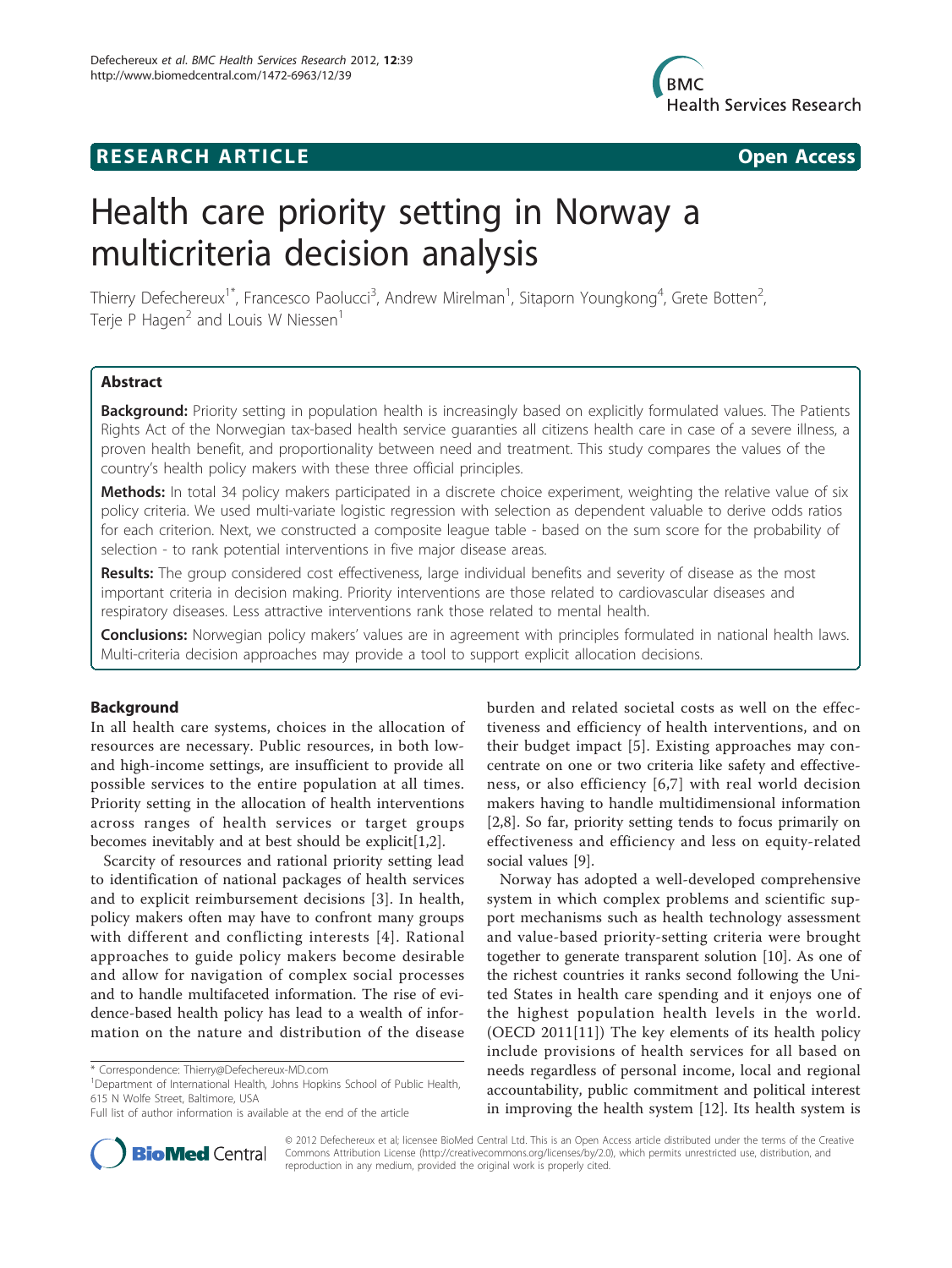described as a decentralized national health service with universal coverage of primary care under the responsibility of the municipalities and with specialized care under national governance.

In 2007 a Council for Quality Improvement and Priority Setting was established "to debate, implement, regulate, and supervise" the national health plan under the Patient Rights Act of 2001. As such, the Norway situation provides a unique opportunity to compare formal health goals to actual policy makers preferences in priority setting.

Our study objective is to assess if policy-makers' actual value preferences agree with those formulated in the legal domain through the Patient Rights Act (PRA). The Act identifies three prioritizing rules: severity of the condition (those most in need must be helped first), expected health outcome, and, lastly, proportionality between need and treatment (with costeffectiveness analysis providing this information). We used discrete choice experiments (DCE), a methodology that allows simultaneous assessment of multiple policy preferences in multi-criteria decision analysis (MCDA) for policy as we reported earlier in other case studies[[9,](#page-5-0)[13-15](#page-6-0)].

# Methods

MCDA consists of four steps: (I) identification of policy criteria and metrics, (II) identifying series of alternative package vignettes based on various combinations of policy criteria, (III) measuring performance of alternatives by criteria (this is often done through a DCE questionnaire but can also be completed in various other ways), and (IV) determining the preferred selection through scoring intervention options against those criteria. The last step provides a broad classification and ranking of interventions within a chosen context or specific disease area (a composite league table). Although the league table is not an integral part of the MCDA methods but rather an illustrative application, it is often seen as the most important contribution of a MCDA.

#### Discrete choice survey and criteria attributes

A DCE is a stated-preference technique that uses an attribute-based survey method for measuring preferences for multiple benefits (utility). The survey elicits respondents' preferences based on their stated preferences in hypothetical and forced choices between two vignettes or, in our study, two sets of specified policy criteria. The choice vignettes are drawn, a priori, from all possible choice sets according to statistical design principles [\[16\]](#page-6-0). In stating a preference for one of the two vignettes, the individual is assumed to make tradeoffs and choose the alternatives that yield the highest personal preference or benefit or utility [\[17\]](#page-6-0).

The first step is the identification of context-relevant criteria and their levels. In general, criteria must be relevant to the stated policy choices and usually include some combination of equity-related and/or efficiencyrelated factors. Here, equity factors may be viewed as related to the distributional impact and often relate to whom in a more vulnerable state receives the expected health benefits like those with severe illness, of a high or low age or low income status. Efficiency factors may refer to achieving the largest impact at the lowest cost, the total beneficiaries and hence the total population impact, or the individual benefits. We used an existing questionnaire, applied in various settings and reported earlier for other countries, including The Netherlands [[14,15](#page-6-0),[18\]](#page-6-0). The criteria (Table [1\)](#page-2-0) are selected to assure completeness, feasibility, and mutual independence [\[3,9](#page-5-0)], as based in the earlier country experiences and review [[6,7\]](#page-5-0).

The survey questionnaire is detailed in Table [2](#page-2-0) with the varying levels of criteria attributes that are grouped and assigned into sets of vignettes. Vignettes contain always the same attributes yet with differing levels across vignettes. A full factorial list, including all possible combination of levels and attribute is often impossible to use, yet not needed. We applied a fractional factorial design considering a sample selection of the possible alternatives. A computer-based software program was used to create choice sets regarding consideration on the properties of orthogonality, level balance, and minimum overlap [[2](#page-5-0)]. Our fractional factorial design in the study includes a sub-set of 32 vignettes, paired in 16 sets of choices.

The DCE consists of this set of discrete choices. It measures preferences between intervention options by counting the extent to which specified objectives are preferred most [[2,3\]](#page-5-0). We used conditional logistic regression model in STATA © to analyze all the response data together. The independent variables (the defined policy criteria) are either categorical with two or three levels and the dependent variable is the preferred choice i.e. the selected vignette. In case of a three levels attribute, the young age group is used as the reference category. The weighing results are presented as regression coefficients. These indicate the size of the effect of a criterion on the selection probability of an intervention option fulfilling the criterion [[16](#page-6-0)]. Finally, the calculated sum weight over all criteria for each intervention option leads to ranking of the options in a composite league table based on the probability of selection [\[14](#page-6-0)].

#### Data collection

The DCE survey questionnaires were completed by 34 health professionals selected among all the senior members of the Norwegian Directorate of Health and senior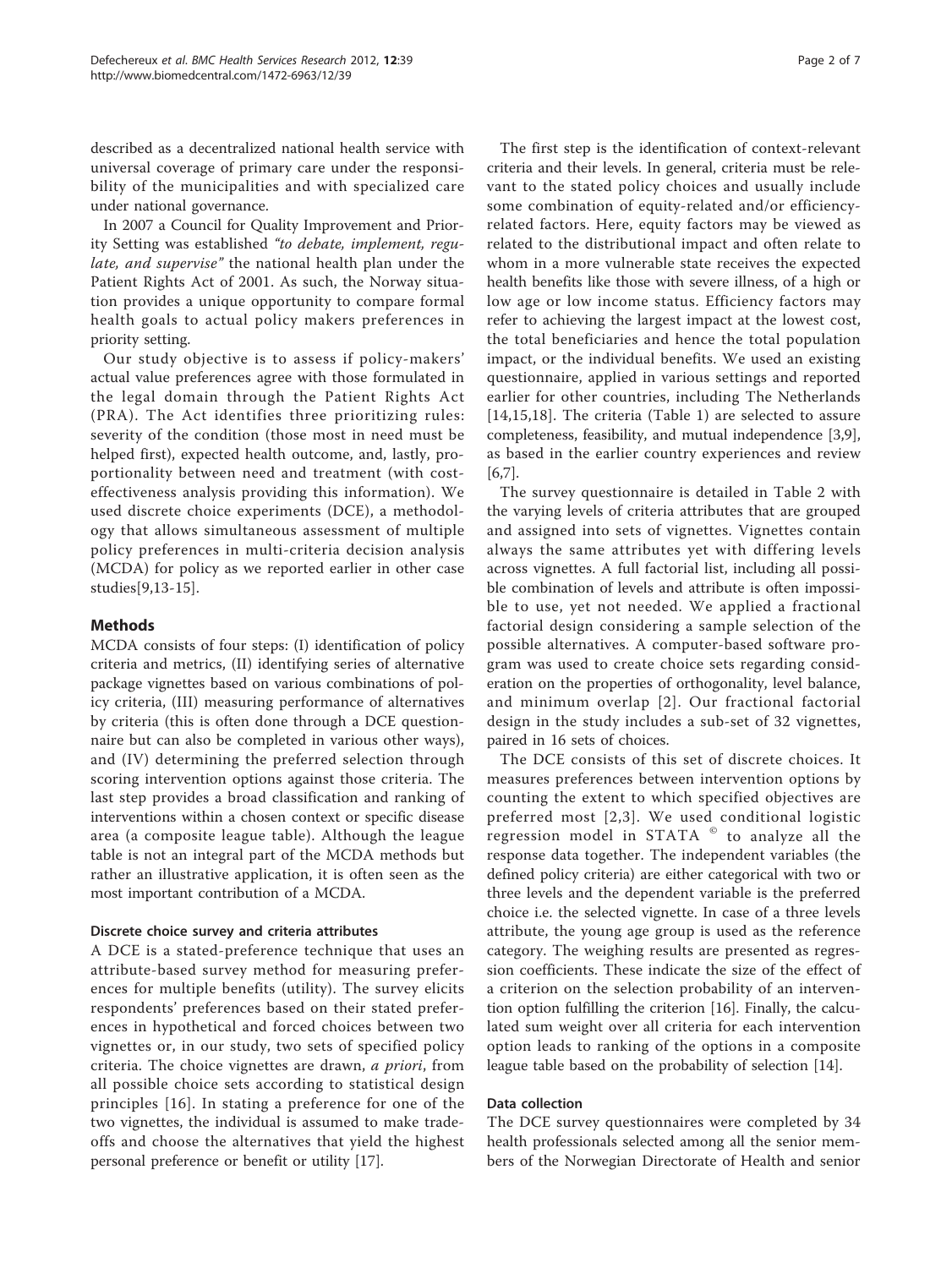| <b>Attribute</b><br>Level         |                                   | <b>Definition</b>                                               |  |  |  |  |
|-----------------------------------|-----------------------------------|-----------------------------------------------------------------|--|--|--|--|
| Severity of disease               | Not severe                        | Health expectancy $> 2$ years without intervention              |  |  |  |  |
|                                   | Severe                            | Health expectancy $<$ 2 years                                   |  |  |  |  |
| Number of potential beneficiaries | Few                               | < 100000                                                        |  |  |  |  |
|                                   | Many                              | >100000                                                         |  |  |  |  |
| Age of target group               | Young age                         | 0-15 years old                                                  |  |  |  |  |
|                                   | Middle-age                        | 15-59 years old                                                 |  |  |  |  |
|                                   | Elderly                           | > 60 years old                                                  |  |  |  |  |
| Individual health benefits        | Small                             | $<$ 5 healthy years                                             |  |  |  |  |
|                                   | Large                             | $> 5$ healthy years                                             |  |  |  |  |
| Willingness to subsidize          | > 70% of total health expenditure | Poverty reduction criteria: subsidize at more or less than 70%. |  |  |  |  |
|                                   | < 70% of total Health expenditure |                                                                 |  |  |  |  |
| Cost-effectiveness                | Not C-E                           | Cost/DALY > GDP/capita                                          |  |  |  |  |
|                                   | $C-E$                             | Cost/DALY< GDP/capita                                           |  |  |  |  |

# <span id="page-2-0"></span>Table 1 Definition of attributes and levels

DALY Disability-adjusted life year

GDP Gross domestic product

public health academic officials, using a snow-balling technique. The selection of respondents was based on the number of years with relevant experience in actual decision-making, or their familiarity with economic evaluation defined as being actively involved in policy research in this field.

#### Data analysis

All levels for criteria were qualitative and data are dichotomous choice ('1' represents the option being chosen, '0' where not chosen). The observed sources of utility can be defined as a linear expression (main-effects additive probability model assumption) in which each attribute is weighted by a unique parameter to account for that attribute's marginal utility. Regression coefficients indicate the sign of the effect of a variable on the probability of selection of an intervention. The absolute value of the coefficients denote the relative importance of particular levels of a criterion in comparison to other levels of all other criteria so that the criterion which has higher probability will have more possibility to be used

Table 2 Pair of competing interventions example in the DCE questionnaire scenarios.

| Choice                            | А              | R                  |  |  |  |
|-----------------------------------|----------------|--------------------|--|--|--|
| Severity of disease               | Severe         | Not severe         |  |  |  |
| Number of potential beneficiaries | Many           | Few                |  |  |  |
| Age of target group               | Mid age        | Old age            |  |  |  |
| Individual health benefits        | Large          | Small              |  |  |  |
| Willingness to subsidize          | > 70%          | < 70%              |  |  |  |
| Cost-effectiveness                | Cost effective | Not Cost-effective |  |  |  |
| YOUR CHOICE: tick a box           | AΠ             | R⊡                 |  |  |  |

If these were your only options, which would you choose, tick a box: A or B

as the important one in selection of the interventions than others [[16,17\]](#page-6-0).

#### Composite league table

The last phase in MCDA includes the ranking of interventions of interest in the country where the research is performed. In an actual priority-setting context, the aim of the composite league table is to rank-order the interventions to identify those that should be included or excluded from a health initiative (low-income countries) or public reimbursement (high-income settings). We selected the interventions in the Norway context to provide a broad presentation of existing and possible interventions across several disease areas, to demonstrate how MCDA may support rational decisions [[7](#page-5-0)].

In the five major disease burden groups (WHO, 2011 [[19\]](#page-6-0)) we selected 21 interventions. We consulted the updated National Clinical Guidelines as issued by the Directorate for Health and other sources to find the most appropriate context-given interventions addressing the five disease groups. The 21 interventions addressed neuropsychiatric conditions, cardio-vascular diseases, malignant neoplasms, respiratory diseases, and sensory organ diseases.

We defined a "composite index" (CI) that represents the relative priority of each intervention as a function of their characteristics, based on the criteria weights. The "probability of selection" is estimated for each intervention using the regression model and a rank ordering of all intervention on the basis of this composite index results in a composite league table [\[15\]](#page-6-0).

Our main effect model uses the following specification:

$$
Logit(P) = Ln(P/1 - P) = \beta 0 + \beta_i V_i + \beta_i V_i + \dots + \varepsilon(1)
$$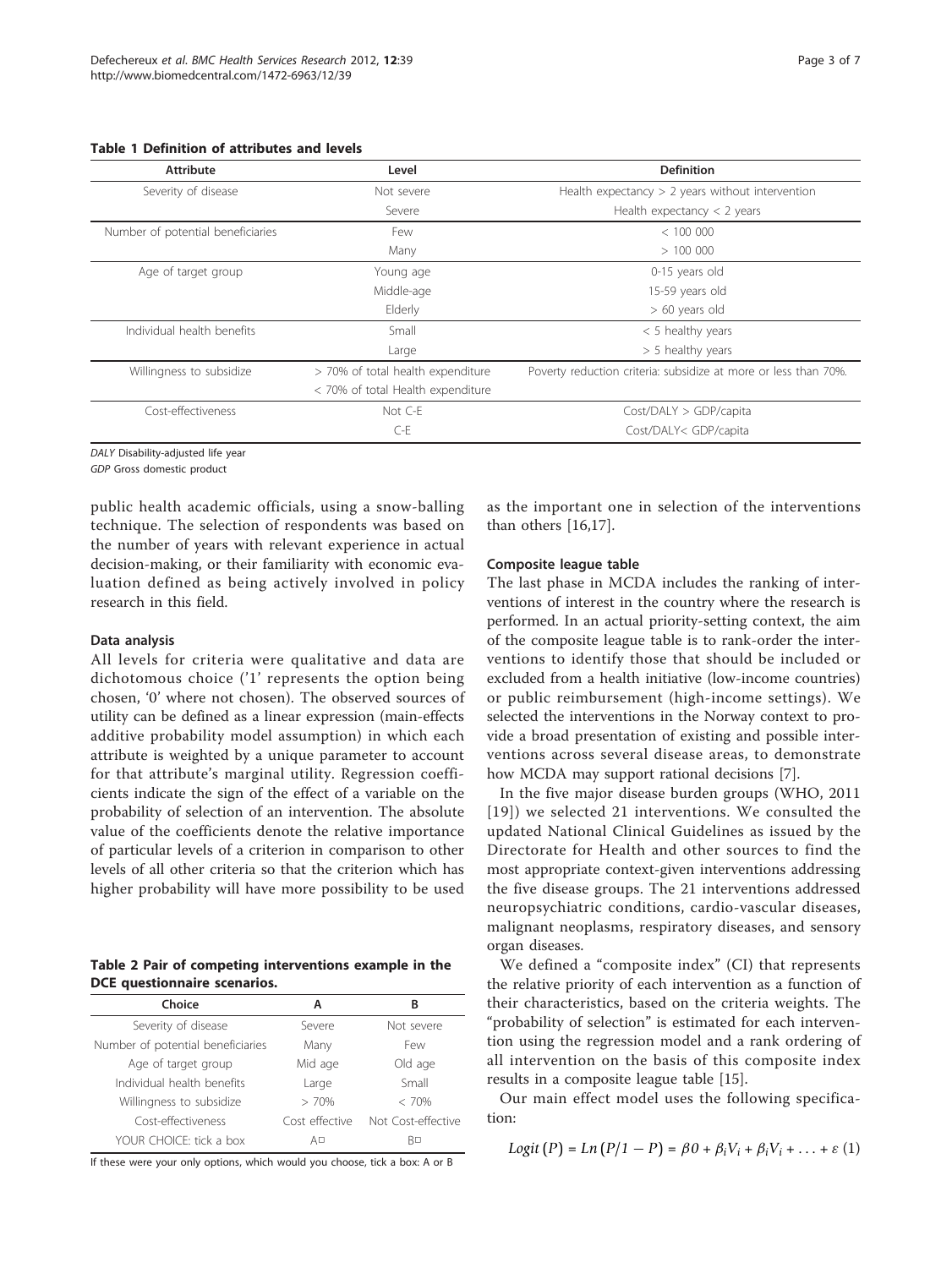P is the probability of an intervention to be selected as the most qualifying intervention based on the joint inclusion of all relevant criteria and their relative weights. The  $\beta_0$  is the constant term or intercept, the  $\beta_i$  $+ n$  are the indexed coefficients for each the criteria included in the model, while  $\varepsilon$  is the unobservable error term. V has the value of '1' in case the criterion is present and '0' when it is absent. The use of this linear additive utility model is based on the assumption of mutual independence of the criteria selected.

Computation of the CI involves several steps. The set of interventions to be prioritized has to be mapped, or rated, in which way they fit the selected policy criteria. This fit is indicated by '1' or'0' to denote levels of the various criteria, so that the matrix elaborated will indicate, e.g. for cost-effectiveness '1' when the intervention is CE and '0' if it is not. To illustrate computation, in Table [3](#page-4-0)matrix, Atrial fibrillation intervention is rated as '0' for Disease severity criteria that is "no severe", '1' as providing significant individual benefit, '0' as not indicated for middle age group, '1' as indicated for high age group, '1' as the intervention is cost effective... when the mapping for all criteria is completed, the CI is calculated, for all interventions, based on the main effect additive utility model (formula 1), so that Atrial fibrillation will have as CI:  $0*1.08 + 1*1.2638 + 0* - 0.2004 + 1* 1.117+1*1.5045+0*0.3714+1*0.3566 = 2.0079$ . Asthma no control will have as CI:1\*1.08+1\*1.2638-1\*0.2004-1\*1.117  $+1*1.5045+1*0.3714+1*0.3566 = 3.2589$ . The selection probability for each interventions is calculated, based on the general equation:  $P = EXP (CI)/1+ EXP (CI)$ , the exponential (EXP) function returns e raised to the nth power, where  $e = 2.71828183$ . The selection probability for Atrial fibrillation is computed as:

$$
\varepsilon^{2.0079}/1 + \varepsilon^{2.0079}
$$
 or  $2.71^{2.0079}/1 + (2.71^{2.0079}) = 7.4476/8.4476 = 0.88$ 

The research proposal was submitted for ethical approval to the IRS at the Johns Hopkins Bloomberg School of Public Health, and has been waived from requiring any formal ethics approval.

# Results

All 34 respondents completed and returned the whole survey questionnaire. Table [4](#page-5-0) shows the results of the random effects regression model. A positive sign for a particular level implies a positive impact on the probability of choosing interventions with that level. As mentioned, the absolute values of the regression coefficients indicate their relative importance in priority setting, in that respect, cost-effectiveness, individual benefits and severity of diseases are the most important criteria. Except for middle age group and the willingness-tosubsidize criterion, all coefficients showed to be significant, and their signs had the expected direction.

Table [3](#page-4-0) shows the composite league table results. The interventions with the highest priority are those addressing cardio-vascular diseases, and next the respiratory diseases. Those receiving the lowest attractively are related to mental health.

# **Discussion**

Norwegian policy makers consider cost effectiveness, individual benefits and severity of disease as important criteria for priority setting of interventions. The findings are in line with those that one *a priori* may expect for a high-income country with universal coverage where a willingness to subsidize is less relevant. While using generic criteria based on other settings, our study confirms that the policy makers are consistent and accurately weigh criteria that the Patients Rights Act prescribes. These are all criteria that patients need to meet to qualify for needed specialized health care and to receive the status of 'entitled patient'.

The results from composite league table can be considered indicative. It provides an insight in intervention priorities they are giving or neglecting to address chronic diseases. Only if cardiovascular diseases and respiratory diseases are properly addressed, mental health conditions - such as depression, alcohol disorders and Alzheimer's disease - may become attractive. This may be in conflict with already existing central government initiatives that aim to promote control of neuropsychiatric conditions, in particular dementia [[20\]](#page-6-0).

A limitation in our study is that we did not use well defined and easily quantifiable criteria based on locally formulated standards. Recognizing this, we do not avoid a realistic debate on policy setting in Norway as the cri- $88$ teria selected ex ante are close to the country specific and country-relevant, as well as the levels of attributes. Our present full set of criteria chosen describes the most important generic aspects of a health intervention as also is found in the two large reviews [[6](#page-5-0),[7\]](#page-5-0). Also, our findings are comparable to the preferences of Dutch policy makers [[9](#page-5-0)]. These two countries seem to favor efficiency to equity. Additionally, the trends in weights among Dutch health care groups are similar. Moreover, interventions will certainly have different perceived or measured characteristics in other countries. Some of criteria may not be relevant in other countries, yet this is accounted for by the country-specific weights that policy-makers in other settings may give to those criteria.

The second constraint i.e. the assumed independence of the criteria as they are defined in the DCE is important. Our approach is not only based on assumed independence but also assumed comprehensiveness and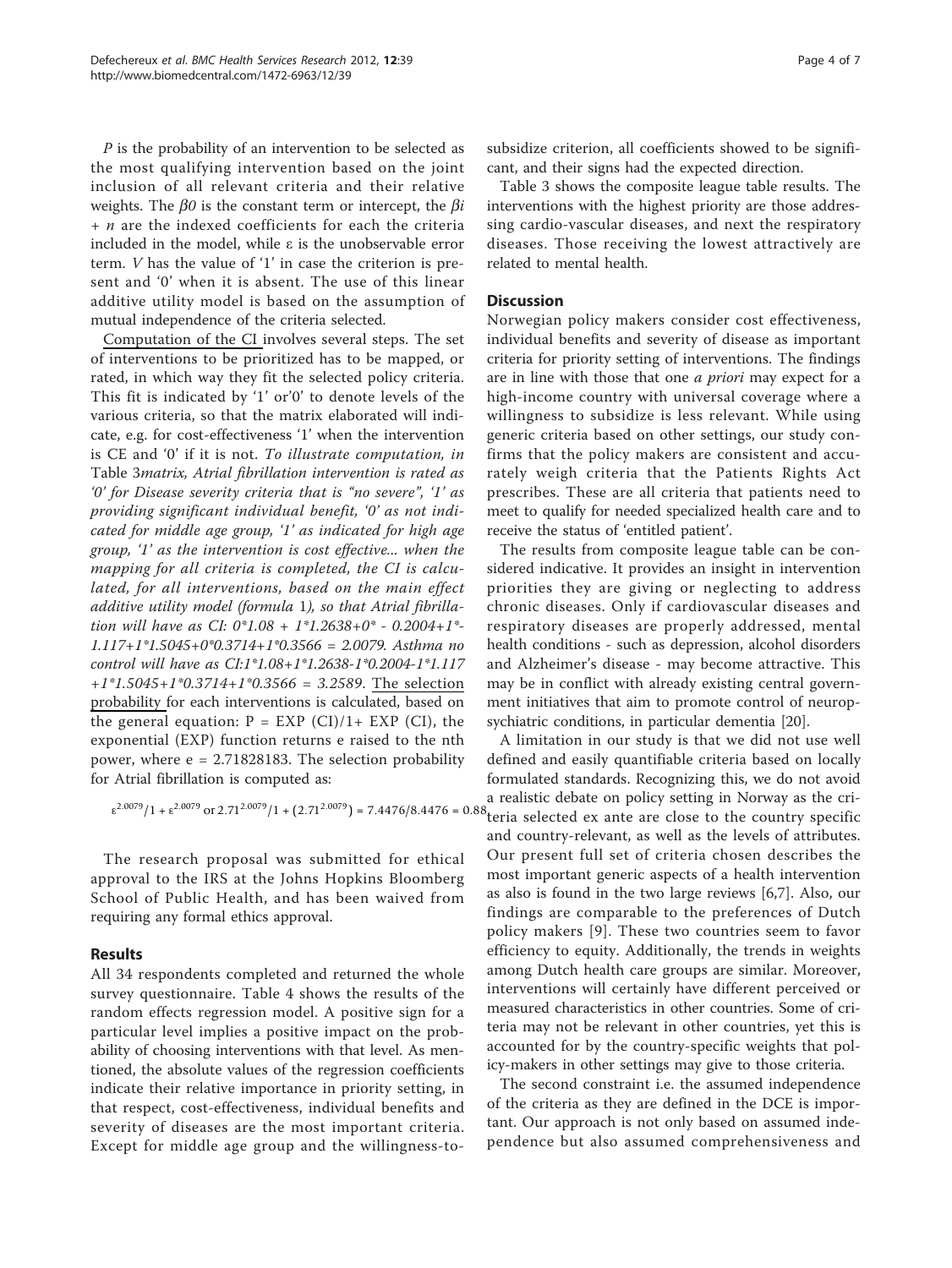**Intent**  $N^{\circ}$ 

 $CVD1$ 

 $CVD2$ 

 $CVD4$ 

 $\overline{\text{CVD5}}$ 

 $Resp 6$ 

 $Resp 7$ 

 $Resp 8$ 

Resp9

Resp 10

 $Neo<sub>11</sub>$ 

 $Neo<sub>12</sub>$ 

 $Neo<sub>13</sub>$ 

 $Neo<sub>14</sub>$ 

 $Psy 15$ 

 $P<sub>sy16</sub>$ 

 $psy17$ 

 $psy$  18

Sen org20

Sen org21 dementials

refractive errors

Psy 19 Alzheimer & other dementials

|                  |                                      | <b>Norway Coefficients</b>                                     |                 |                | 1,08 1,2638 -0,2004 |              | $-1,117$ 1,5045 |                | 0.3714 0.3566 |            |                           |  |
|------------------|--------------------------------------|----------------------------------------------------------------|-----------------|----------------|---------------------|--------------|-----------------|----------------|---------------|------------|---------------------------|--|
| Intent<br>N°     | <b>CLINICAL</b>                      | Intervention                                                   | <b>CRITERIA</b> |                |                     |              |                 |                |               |            | Comp Select Rank          |  |
|                  | <b>CONDITION</b>                     |                                                                |                 |                |                     |              |                 |                |               | Index Prob |                           |  |
|                  |                                      |                                                                | Dis Sev         | Ind<br>Ben     | Age<br>Mid          | Age<br>High  | <b>CER</b>      | Tot<br>benef   | <b>WTSub</b>  |            |                           |  |
| CVD1             | Angina<br>pectoris                   | as per Guidelines[apG]<br>: invest, treat (med-stent surg)     | $\mathbf{1}$    | $\mathbf{1}$   | $\circ$             | 1            | $\mathbf{1}$    | $\mathbf{1}$   | $\mathbf{1}$  | 3,4593     | 0,9695 1<br>07279         |  |
| CVD <sub>2</sub> | Atrial<br>fibrilation                | diag, trat anticoag,                                           | $\circ$         | $\mathbf{1}$   | $\overline{0}$      | $\mathbf{1}$ | $\mathbf{1}$    | $\circledcirc$ | $\mathbf{1}$  | 2,0079     | 0,8816 13<br>24035        |  |
| CVD3             | Heart failure                        | Diagn, eval, Med treat                                         | $\mathbf{1}$    | $\mathbf{1}$   | $\mathbf 0$         | $\mathbf{1}$ | 1               | $\mathbf{1}$   | $\mathbf{1}$  |            | 3,4593 0,9695 1<br>07279  |  |
| CVD4             | High<br>Cholesterol                  | Preventive screening<br>/statin treatment                      | $\mathbf{1}$    | $\overline{0}$ | $\mathbf{1}$        | $\mathbf{1}$ | $\mathbf{1}$    | $\mathbf{1}$   | $\mathbf{1}$  | 1,9951     | 0,0880 14<br>28164<br>9   |  |
| CVD5             | Hypertension                         | Screening, lifestyle<br>(exerc, diet), ACE treat               | $\mathbf{1}$    | $\overline{0}$ | $\mathbf{1}$        | $\mathbf{1}$ | $\mathbf{1}$    | $\mathbf{1}$   | $\mathbf{1}$  | 1,9951     | 0,0880 14<br>28164<br>9   |  |
| Resp 6           | COPD Stade 1-<br>2                   | spiro diag, X-ray, gaz<br>anal, treat adapt, rehab             | 1               | $\mathbf{1}$   | $\mathbf{1}$        | $\mathbf{1}$ | $\mathbf{1}$    | $\mathbf{1}$   | $\mathbf{1}$  |            | 2,1789 0,8983 8<br>38657  |  |
| Resp 7           | COPD Stade 3-<br>4                   | spiro diag, X-ray, gaz<br>anal, Br dilat, rehab-<br>O2-Hospi   | $\mathbf{1}$    | $\mathbf{1}$   | $\mathbf{1}$        | $\mathbf{1}$ | $\mathbf{1}$    | $\mathbf{1}$   | $\mathbf{1}$  |            | 3,2589 0,9629 3<br>91608  |  |
| Resp 8           | Asthma no<br>control                 | diag, stress test                                              | $\mathbf{1}$    | $\mathbf{1}$   | $\mathbf{1}$        | $\mathbf{1}$ | $\mathbf{1}$    | $\mathbf{1}$   | $\mathbf{1}$  |            | 3,2589 0,9629 3<br>91608  |  |
| Resp9            | Asthma control                       | treat adjust: inhal<br>cortic, Beta agonist-<br>leukot inhibit | $\mathbf{1}$    | $\mathbf{1}$   | $\mathbf{1}$        | $\mathbf{1}$ | $\mathbf{1}$    | $\mathbf{1}$   | $\mathbf{1}$  | 3,2589     | 0,9629 3<br>91608         |  |
| Resp<br>10       | Tabacco Use                          | Prevention (tax-advert<br>ban)                                 | $\mathbf{1}$    | $\circ$        | $\mathbf{1}$        | $\mathbf{1}$ | $\mathbf{1}$    | $\mathbf{1}$   | $\mathbf{1}$  | 1,9951     | 0,8802 14<br>81649        |  |
| Neo 11           | Colon/rectum<br>K                    | Surgery with/ without<br>adjuvant treat                        | $\overline{1}$  | $\mathbf{1}$   | $\mathbf{1}$        | $\mathbf{1}$ | $\mathbf{1}$    | $\mathbf{1}$   | $\mathbf{1}$  | 3,2589     | 0,9629 3<br>91608         |  |
|                  | Neo 12 Breast K                      | Surgery with adjuvant<br>treat                                 | $\mathbf{1}$    | $\mathbf{1}$   | $\mathbf{1}$        | $\mathbf{1}$ | $\mathbf{1}$    | $\mathbf{1}$   | $\mathbf{1}$  |            | 3,2589 0,9629 3<br>91608  |  |
|                  | Neo 13 Lung K                        | Surgery with/without<br>abjuvat treat                          | $\mathbf{1}$    | $\overline{0}$ | $\mathbf{1}$        | $\mathbf{1}$ | $\mathbf{1}$    | $\mathbf{1}$   | $\mathbf{1}$  | 1,9951     | 0,8802 14<br>81649        |  |
|                  | Neo 14 colon polyps                  | Screening blood<br>test/colonoscopy                            | $\circ$         | $\mathbf{1}$   | $\mathbf{1}$        | $\mathbf{1}$ | $\mathbf{1}$    | $\mathbf{1}$   | $\mathbf{1}$  |            | 2,1789 0,8983 8<br>38657  |  |
| Psy 15           | Unipolar<br>depressive<br>Disorder 1 | Med treat outpatient setting/<br>Gen Pract                     | $\circ$         | $\mathbf{1}$   | $\mathbf{1}$        | $\mathbf{1}$ | 1               | $\mathbf{1}$   | $\mathbf{1}$  | 2,1789     | 0,8983 8<br>38657         |  |
| Psy16            | Unipolar<br>depressive<br>disorder 2 | Med treat/ psycho In<br>Hospital setting                       | $\circledcirc$  | $\mathbf{1}$   | $\mathbf{1}$        | $\mathbf{1}$ | $\circ$         | $\mathbf{1}$   | $\mathbf{1}$  |            | 0,6744 0,6624 20<br>87692 |  |
| psy17            | Alcohol use<br>disorders             | Tx on beverage/legal<br>age/advert ban                         | $\circledcirc$  | $\overline{0}$ | $\mathbf{1}$        | $\mathbf{1}$ | $\mathbf{1}$    | $\mathbf{1}$   | $\mathbf{1}$  | 0,9151     | 0,7140 18<br>42646        |  |
| psy 18           | Alzheimer &<br>other                 | comprehensive in-home<br>care                                  | $\circ$         | $\circ$        | $\mathbf{1}$        | $\mathbf{1}$ | $\mathbf{1}$    | $\mathbf{1}$   | $\mathbf{1}$  | 0,9151     | 0,7140 18<br>42646        |  |

#### <span id="page-4-0"></span>Table 3 Composite League Table (COPD: Chronic obstructive pulmonary disease, K/cancer)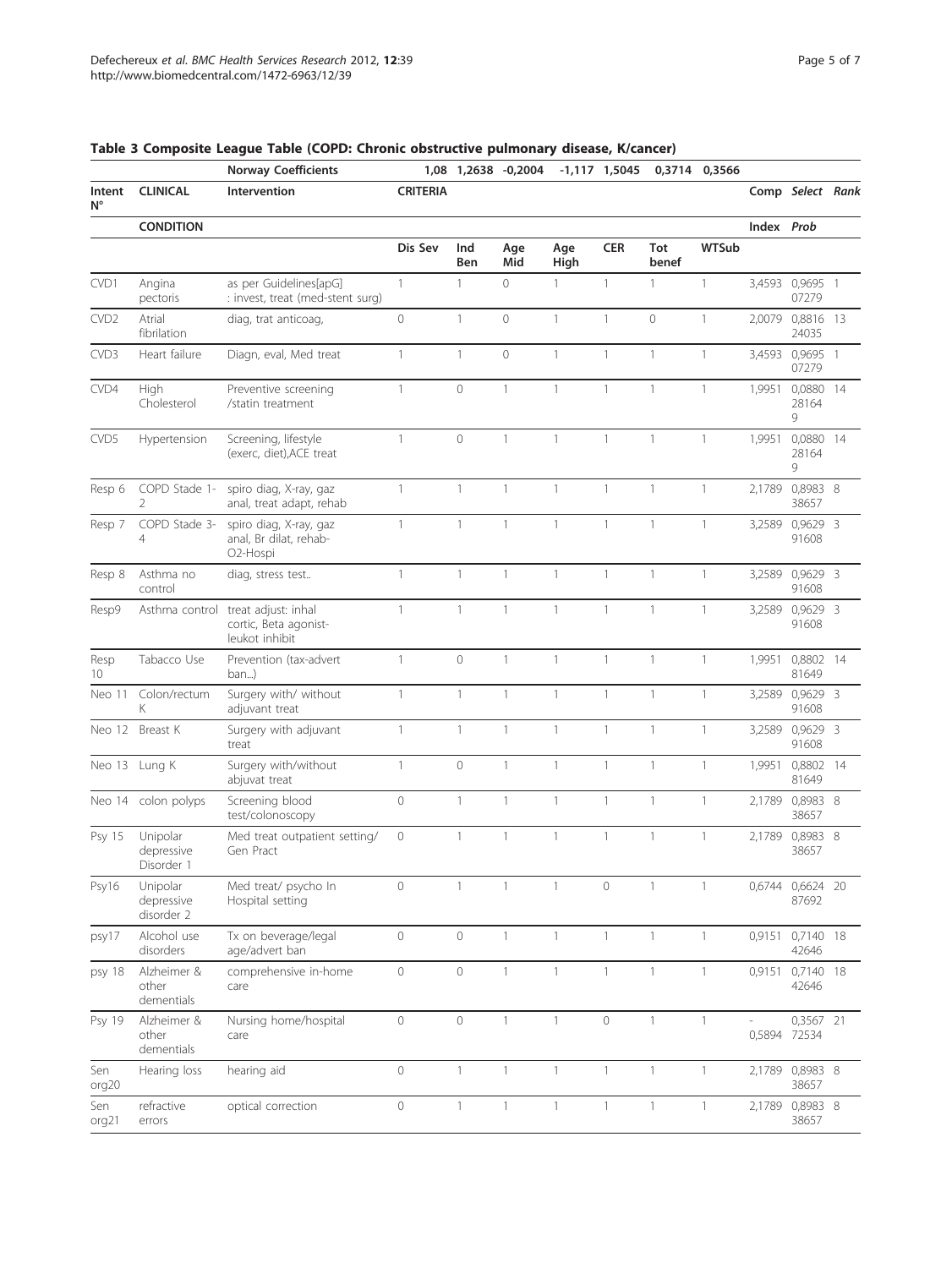<span id="page-5-0"></span>Table 4 Results of the random effects regression

| <b>CRITERIA</b>          | Coefficient | Std. Err | P-value |
|--------------------------|-------------|----------|---------|
| Cost-effectiveness       | 1.5045      | .14      | 0.000   |
| Individual Benefits      | 1.2638      | .14      | 0.000   |
| Severity                 | 1.080       | .14      | 0.000   |
| Age target group Mid     | $-2004$     | .17      | 0.24    |
| Age target group High    | $-1.1170$   | .18      | 0.003   |
| Willingness to Subsidize | .3566       | .1391    | 0.01    |
| N° of Beneficiaries      | .3714       | .1394    | 0.008   |

exclusiveness of the selected criteria, especially in the ranking of interventions. This is reflected and has been tested in the multi-variate regression approach, yet we cannot not exclude other relevant additional criteria in real-life settings. In addition, we also need to acknowledge that this type of MCDA provides a way to account for quantifiable elements of the decision-making process, yet other elements like feasibility, transaction costs, historical or local context, among others, may be difficult to incorporate into the approach [[21\]](#page-6-0). The latter are much more related to implementation as to an informed and explicit priority setting. The present findings are important as they confirm current policies and do not lead to new insights in the approach of the policy makers. So, the study and the matching of criteria provides policymakers with an explicit structure to assess the extent to which current and future investments in health interventions in Norway may serve the country's societal objectives.

Health decision-makers make difficult decisions on the use of public funds either in a context-specific priority setting for reimbursement of interventions, prioritization between a few options within a constrained budget or, in a general policy setting where no specific choice has to be made in a specific resource allocation. At the moment, Norway is given only an average score in the OECD's new health system report [[22\]](#page-6-0). A more formalized and explicit approach that includes methodological guidance, the use of health information and a transparent debate on policy formulation may improve the policy process [[23](#page-6-0)]. Here, to balance policy makers taking ad-hoc or biased decisions, an approach like MCDA, while using a composite ranking method may be a valuable tool[2]. Ghana is a positive example and has successfully used explicit criteria to set its interventions priorities through the Strategic Plan for health 2007- 2012 while other very divers countries with (almost) universal access systems continue to develop policy processes that includes both equity and efficiency factors such as in the UK, The Netherlands, Thailand, China, and others [[15](#page-6-0)].

#### Conclusions

Although this study used general priority criteria, three criteria showed to be relevant to Norwegian policymakers. The existing implementation of appropriate, transparent, and fair national guidelines is in line with the legal, and hence societal values and reflects the Patients Rights of Act. Priority rankings based on the same criteria show how MCDA can be used and may invite a discussion on priority policies across major disease areas. The findings allow for a prioritization based on existing features of the modern health care complexities that policy makers are facing.

#### Author details

<sup>1</sup>Department of International Health, Johns Hopkins School of Public Health 615 N Wolfe Street, Baltimore, USA. <sup>2</sup>Department of Health Management and Health Economics, University of Oslo, PO Box 1089, Blindern, NO-0317 Oslo, Norway. <sup>3</sup>Australian Centre for Economic Research on Health, College of Medicine, Biology and Environment, The Australian National University, M Block, cnr Mills & Eggleston Roads, Canberra ACT 0200, Australia. <sup>4</sup>Health Intervention and Technology Assessment Program, Department of Health, Ministry of Public Health, Nonthaburi 11000, Thailand.

#### Authors' contributions

TD: Drafted the manuscript, carried out data extraction and analysis. FP: designed, conceived and coordinated the study, reviewed the draft. AM: contributed to the extraction, analysis and interpretation of the data, reviewed the draft. SY: contributed to the extraction, analysis and interpretation of the data. GB: contributed to the analysis and interpretation of the data. TH: Drafted the manuscript, collected the data, contributed to the analysis and interpretation of the data. LN: designed and conceived the study, contributed to the analysis and reviews. All authors read and approved the final manuscript.

#### Competing interests

The authors declare that they have no competing interests.

Received: 17 September 2011 Accepted: 15 February 2012 Published: 15 February 2012

#### References

- Peacock SRD, Mitton C, Donaldson C, Bate A, Murtagh M: [Using economics](http://www.ncbi.nlm.nih.gov/pubmed/16497768?dopt=Abstract) [to set pragmatic and ethical priorities.](http://www.ncbi.nlm.nih.gov/pubmed/16497768?dopt=Abstract) BMJ 2006, 332(7539):482-485.
- Rob Baltussen LN: Priority setting of health interventions: the need for multi-criteria decision analysis. Cost Effectiveness Resource Allocation (CERA) 2006, 4:14.
- Esther w, De Bakker-Grob MR, Karen Gerard: Discrete choice experiments in health economics: a review of the literature. Health Econ 2012, 2:145-172.
- 4. Paul Scuffham JW, Matthew Taylor, Ruth Saxby: [Health system choice-a](http://www.ncbi.nlm.nih.gov/pubmed/20175588?dopt=Abstract) [pilot discrete-choice experiment eliciting the preferences of British and](http://www.ncbi.nlm.nih.gov/pubmed/20175588?dopt=Abstract) [Australian citizens.](http://www.ncbi.nlm.nih.gov/pubmed/20175588?dopt=Abstract) Appl Health Econ Health Policy 2010, 8:89-97.
- Niessen LW GE, Rutten FF: [The evidence-based approach in health policy](http://www.ncbi.nlm.nih.gov/pubmed/10972430?dopt=Abstract) [and health care delivery.](http://www.ncbi.nlm.nih.gov/pubmed/10972430?dopt=Abstract) Soc Sci Med 2000, 51(6):859-869.
- 6. Noorani HZ HD, Boudreau R, Skidmore B: [Priority setting for health](http://www.ncbi.nlm.nih.gov/pubmed/17579932?dopt=Abstract) [technology assessments: a systematic review of current practical](http://www.ncbi.nlm.nih.gov/pubmed/17579932?dopt=Abstract) [approaches.](http://www.ncbi.nlm.nih.gov/pubmed/17579932?dopt=Abstract) Int J Technol Assess Health Care 2007, 23:310-315.
- 7. Sitaporn Youngkong LK, Rob Baltussen: [Setting priorities for health](http://www.ncbi.nlm.nih.gov/pubmed/19563479?dopt=Abstract) [interventions in developing countries: a review of empirical studies.](http://www.ncbi.nlm.nih.gov/pubmed/19563479?dopt=Abstract) Trop Med Int Health 2009, 14:930-939.
- 8. Ducan Mortimer LS: Is the value of a life or life-year saved context specific? Further evidence from a discrete choice experiment. Cost Effectiveness and Resource Allocation(CERA) 2008, 6:8.
- 9. Baeten Stefan A, Baltussen Rob, Uyl-de Groot Carin A, Bridges John, Niessen Louis W: [Incorporating equity-efficiency interactions in cost-effectiveness](http://www.ncbi.nlm.nih.gov/pubmed/20384980?dopt=Abstract)